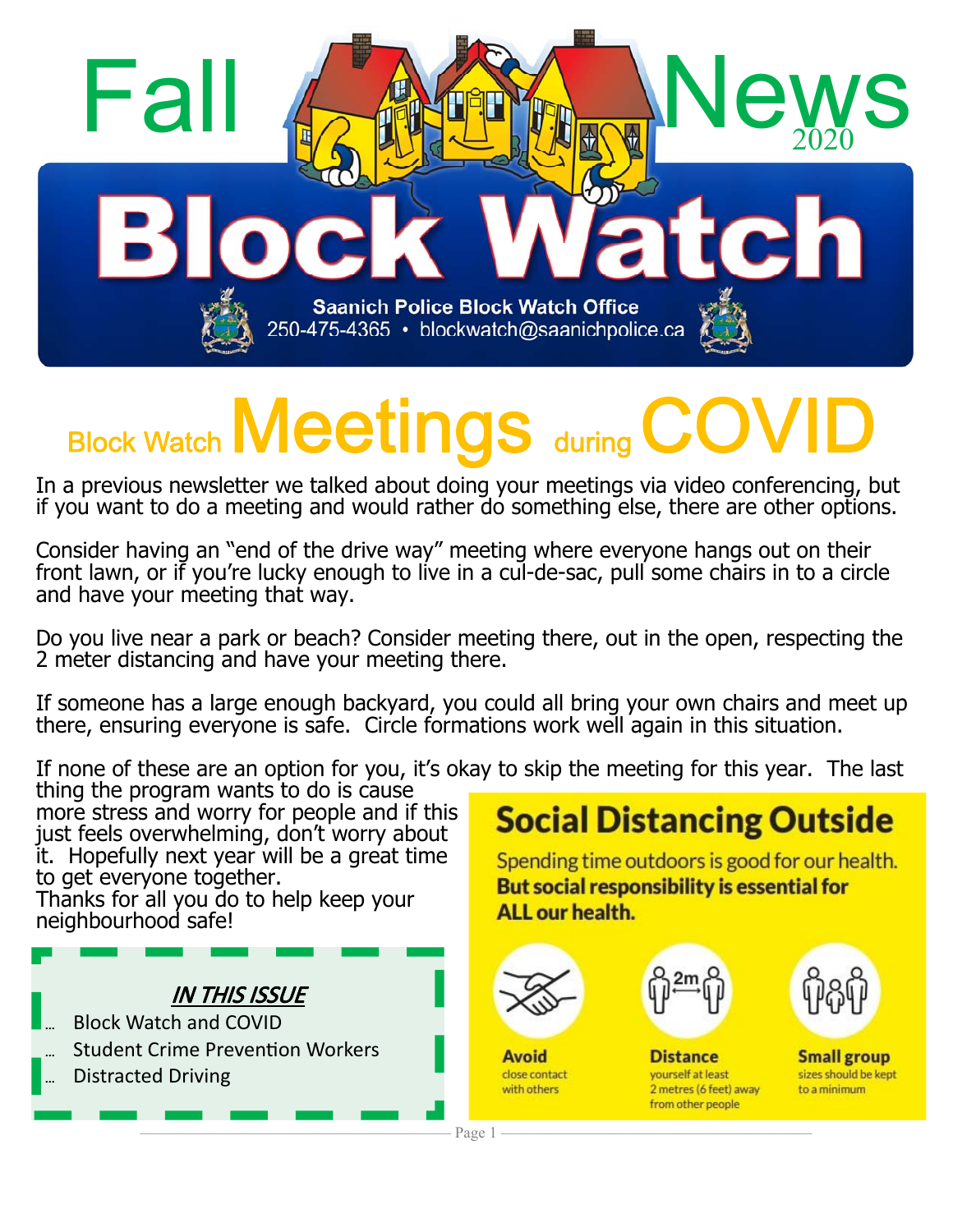## Crime Prevention Workers in COVID Times

Almost every summer the Saanich Police Department brings on Crime Prevention Workers who stay very busy all summer long, participating in all the different events that Saanich has to offer. This year of course, was different. As a result we needed to bring on a very specific group of people who would be willing to forge their own way and re-invent the role. We were thrilled to discover the four people who worked tirelessly from June to August and helped increase awareness of Block Watch, Speed Watch, Cell Watch and even found times to do Ace Mascot "Drive-bys" for children in Saanich. We were very proud of them and their entrepreneurial spirit and we wish them the best of luck in their future career endeavors.



Eric Lowe: It has been a privilege to work for the Saanich Police this summer and I have been fortunate enough to experience the community engagement aspect of policing. I work with a wonderful group of summer students and uniformed officers who have made this experience a positive one. Despite social distancing restrictions, we have still been able to do meaningful work out in the community and engage with the public. Activities such as Speed Watch allowed us to be visible and promote safe driving, while allowing members of the public to approach us and either voice their concerns or show support for our promotion of safe driving. Our food drive at Uptown Shopping Centre, more so than any other activity this summer, allowed us to directly engage with the public regarding road safety and the neighborhood Block Watch program, as well as donate non-perishable food items and close to \$300 to the Shelbourne Community Kitchen. This position has allowed me to learn a lot about policing and have a greater appreciation for the role that the Saanich Police play in keeping our community safe. I had always considered going in to policing after completing my university degree, but after this experience I know that it is the right career for me.

Zoe Napier: My time as a Crime Prevention Summer Student has exceeded my expectations. Some of my highlights include education and awareness through Speed Watch, organizing a food drive, and getting involved with the Saanich Neighborhood Playground Program. I started this summer set on becoming a criminal psychologist in a correctional facility, since then I have decided to finish my Psychology degree at UVIC and move towards a career in policing. This experience has been both insightful in understanding the inner workings of the Saanich Police Department and in solidifying my goals for the future. I am extremely grateful for the opportunity to have been able to work with all the supportive members of the department and look forward to where this opportunity leads.

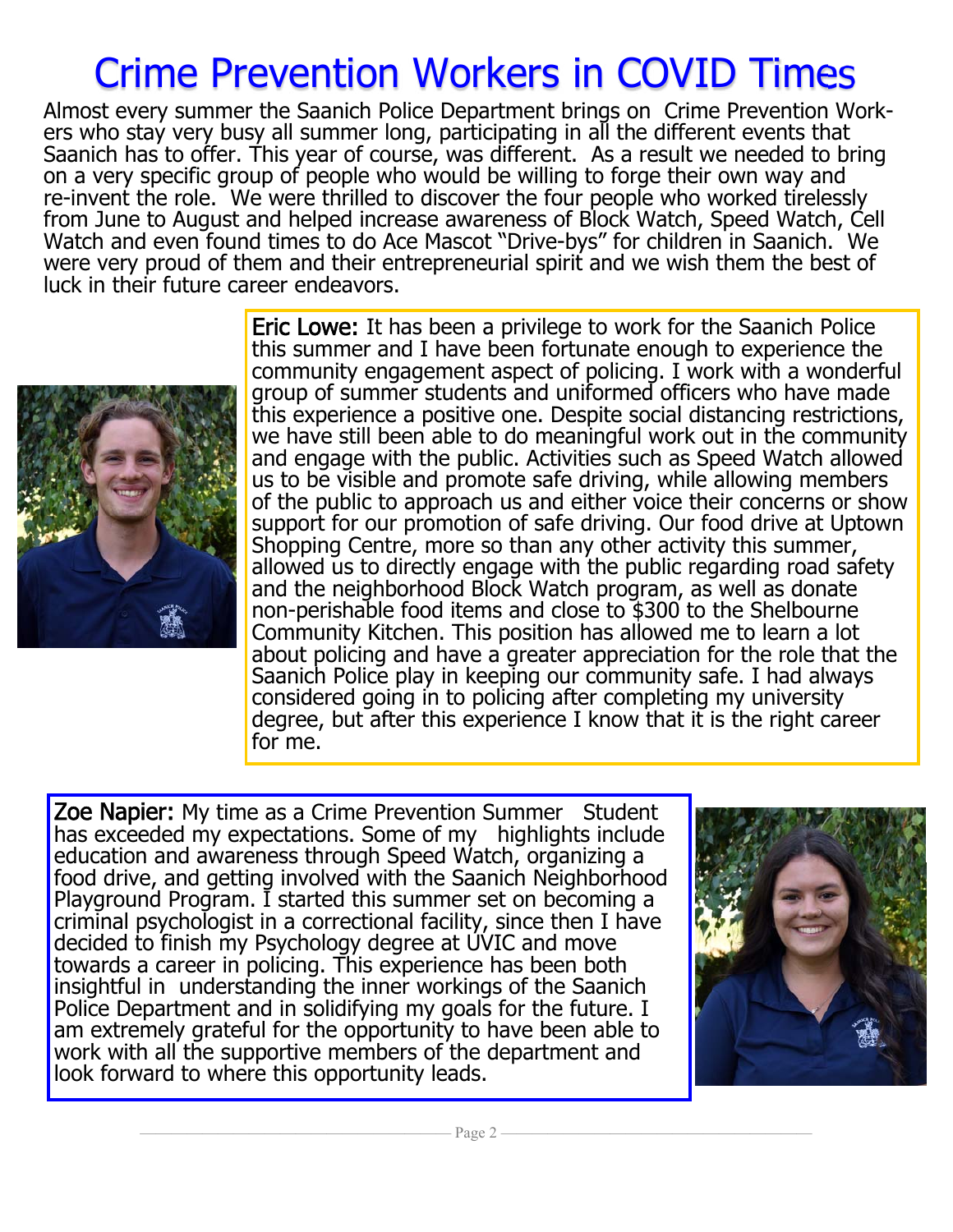### Crime Prevention Workers in COVID times Continued.





Lauren Carr: My time as a Student Crime Prevention Worker has been invaluable to my future career in policing. This experience has given me insight into how a police organization functions. Additionally, working closely with Saanich Police officers has shown me the level of excellence that the municipality of Saanich expects. After completing my Criminal Justice diploma, I knew that this was the route I wanted to take. However, this experience has solidified my goal and has helped me to find the best path to achieve it. Throughout the summer I enjoyed working in the community the most. Our Food Drive was a wonderful experience that allowed us to connect with the community through education and awareness. I am grateful for the support and guidance I have been given through this entire experience.

Aiden Way: I have truly enjoyed being involved in this program as it has allowed me to be involved in the community. My interactions with Saanich Neighbourhood Playground Program with the children that are attending summer camps has been delightful. My plans for the future are very much still an unknown to me as I wish to finish my degree and then further pursue things, I am passionate about. This experience as a Crime Prevention Worker has shown be that social work and being directly involved in the community is something I will most definitely pursue in future. I have benefitted greatly from this position and appreciate all the support and opportunities that have been provided to me throughout this summer.